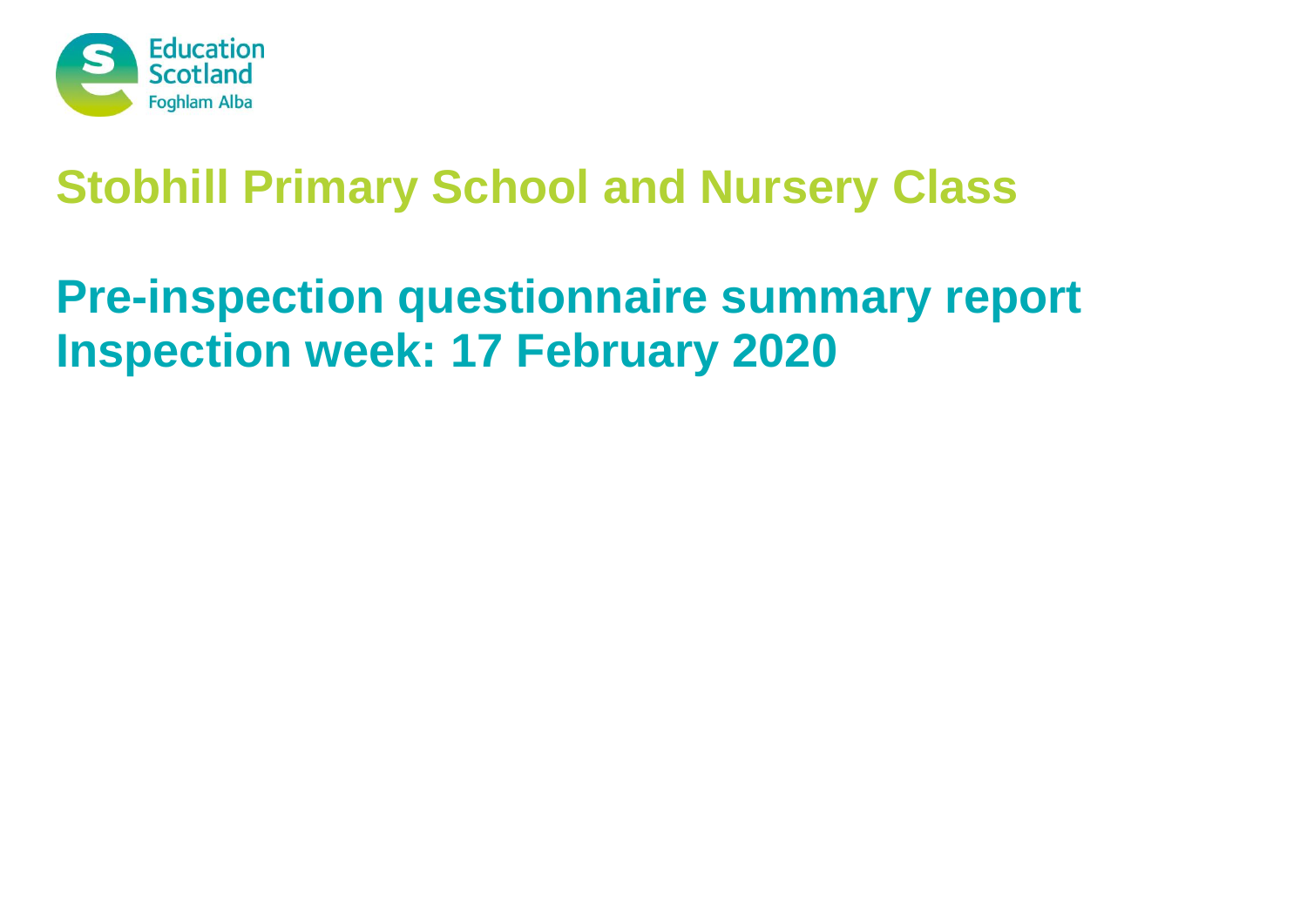# **Questionnaire for children in primary stages (01)**

| Q<br>No. | Question                                                                                                             | <b>Response</b><br>Count | <b>Agree</b><br>% | <b>Disagree</b><br>% | Don't<br>know % | Didn't<br>answer % |
|----------|----------------------------------------------------------------------------------------------------------------------|--------------------------|-------------------|----------------------|-----------------|--------------------|
| 4        | I feel safe when I am at school.                                                                                     | 87                       | 78.16             | 9.2                  | 12.64           | 0.00               |
| 5        | My school helps me to feel safe.                                                                                     | 87                       | 85.06             | 2.3                  | 11.49           | 1.15               |
| 6        | I have someone in my school I can speak to if I am upset or worried about<br>something.                              | 87                       | 93.1              | 1.15                 | 5.75            | 0.00               |
| 7        | Staff treat me fairly and with respect.                                                                              | 87                       | 96.55             | 0.00                 | 3.45            | 0.00               |
| 8        | Other children treat me fairly and with respect.                                                                     | 87                       | 62.07             | 13.79                | 24.14           | 0.00               |
| 9        | My school helps me to understand and respect other people.                                                           | 87                       | 93.1              | 0.00                 | 6.9             | 0.00               |
| 10       | My school is helping me to become confident.                                                                         | 87                       | 90.8              | 5.75                 | 3.45            | 0.00               |
| 11       | My school teaches me how to lead a healthy lifestyle.                                                                | 87                       | 97.7              | 0.00                 | 2.3             | 0.00               |
| 12       | There are lots of chances at my school for me to get regular exercise.                                               | 87                       | 93.1              | 1.15                 | 4.6             | 1.15               |
| 13       | My school offers me the opportunity to take part in activities in school beyond the<br>classroom and timetabled day. | 87                       | 93.1              | 3.45                 | 3.45            | 0.00               |
| 14       | I have the opportunity to discuss my achievements outwith school with an adult in<br>school who knows me well.       | 87                       | 90.8              | 2.3                  | 6.9             | 0.00               |
| 15       | My school listens to my views.                                                                                       | 87                       | 89.66             | 1.15                 | 9.2             | 0.00               |
| 16       | My school takes my views into account.                                                                               | 87                       | 70.11             | 0.00                 | 28.74           | 1.15               |
| 17       | I feel comfortable approaching staff with questions or suggestions.                                                  | 87                       | 85.06             | 5.75                 | 9.2             | 0.00               |
| 18       | Staff help me to understand how I am progressing in my school work.                                                  | 87                       | 95.4              | 1.15                 | 3.45            | 0.00               |
| 19       | My homework helps me to understand and improve my work in school.                                                    | 87                       | 71.26             | 6.9                  | 21.84           | 0.00               |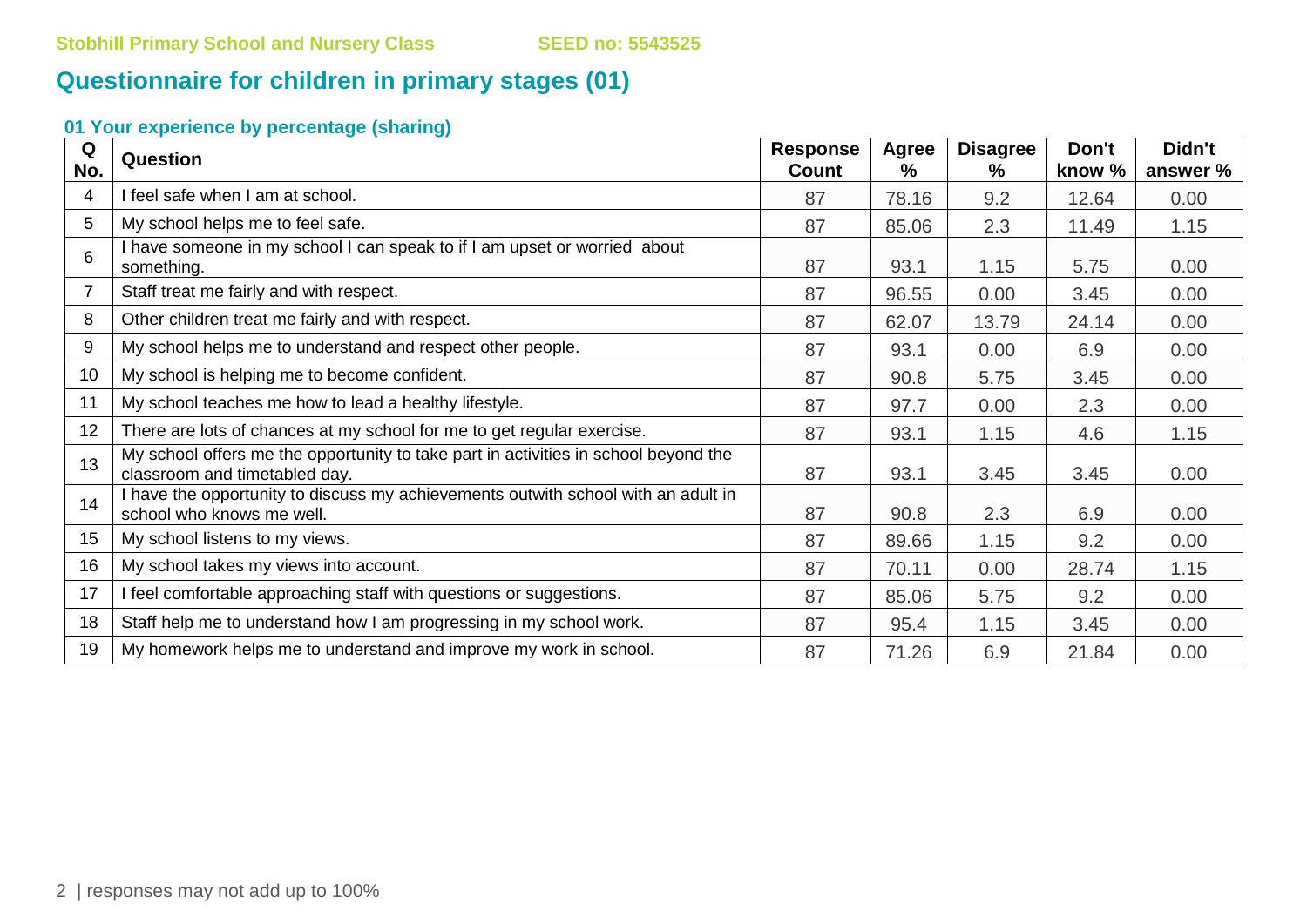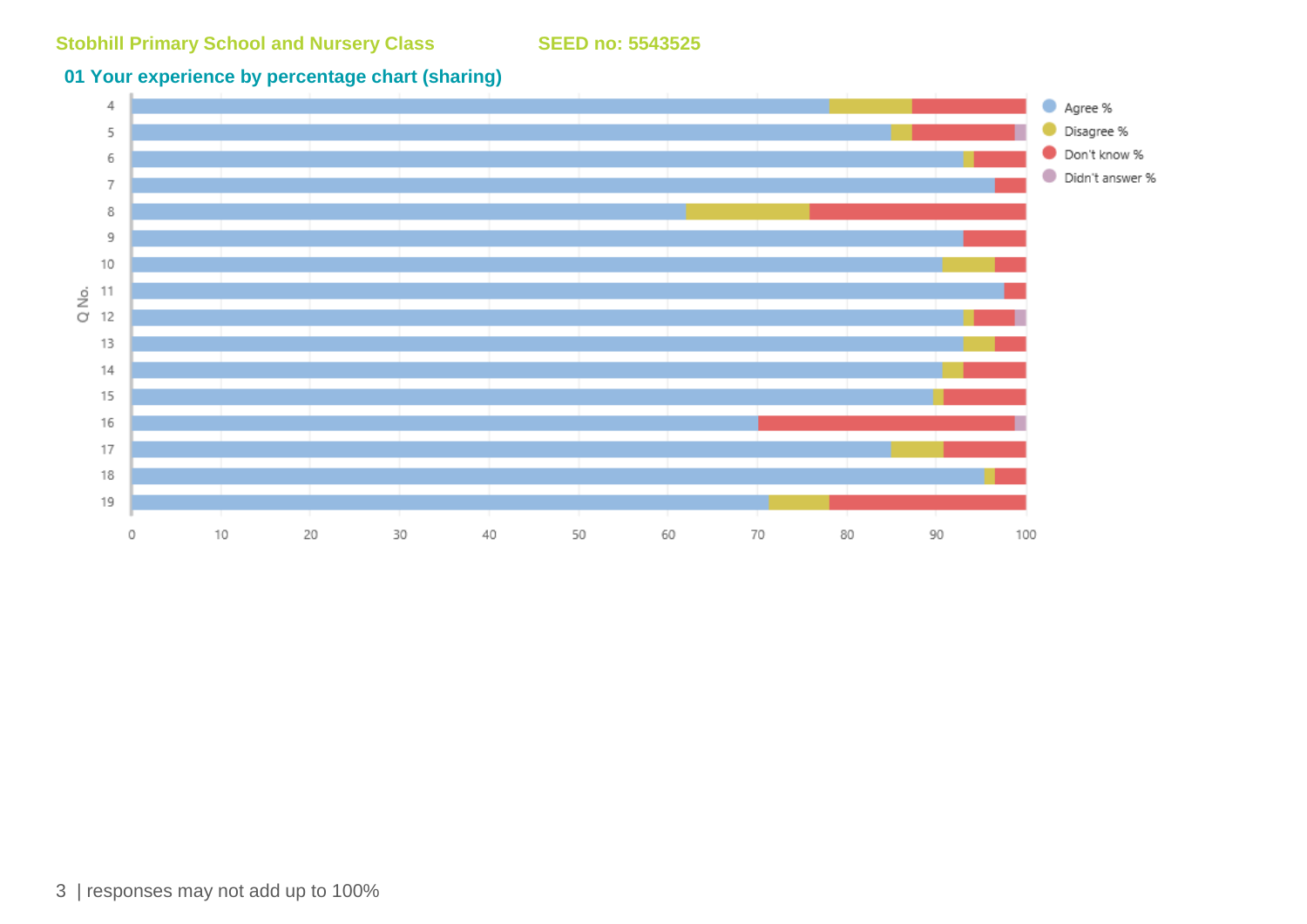#### **01 Your experience by percentage 2 (sharing)**

| Q<br>No. | <b>Question</b>                                                    | <b>Response</b><br><b>Count</b> | All of the<br>time % | Some of the<br>time % | Not very<br>often % | Don't<br>know % | Didn't<br>answer % |
|----------|--------------------------------------------------------------------|---------------------------------|----------------------|-----------------------|---------------------|-----------------|--------------------|
| 20       | Other children behave well.                                        | 87                              | 4.6                  | 78.16                 | 14.94               | 2.3             | 0.00               |
| 21       | My teachers ask me about what things I want to<br>learn in school. | 87                              | 25.29                | 50.57                 | 19.54               | 4.6             | 0.00               |
| 22       | enjoy learning at school.                                          | 87                              | 47.13                | 36.78                 | 14.94               | 0.00            | 1.15               |
| 23       | I feel that my work in school is hard enough.                      | 87                              | 43.68                | 40.23                 | 12.64               | 2.3             | 1.15               |
| 24       | I know who to ask to get help if I find my work<br>too hard.       | 87                              | 70.11                | 21.84                 | 5.75                | 2.3             | 0.00               |
| 25       | am encouraged by staff to do the best I can.                       | 87                              | 78.16                | 17.24                 | 1.15                | 3.45            | 0.00               |
| 26       | am happy with the quality of teaching in my<br>school.             | 87                              | 79.31                | 18.39                 | 2.3                 | 0.00            | 0.00               |

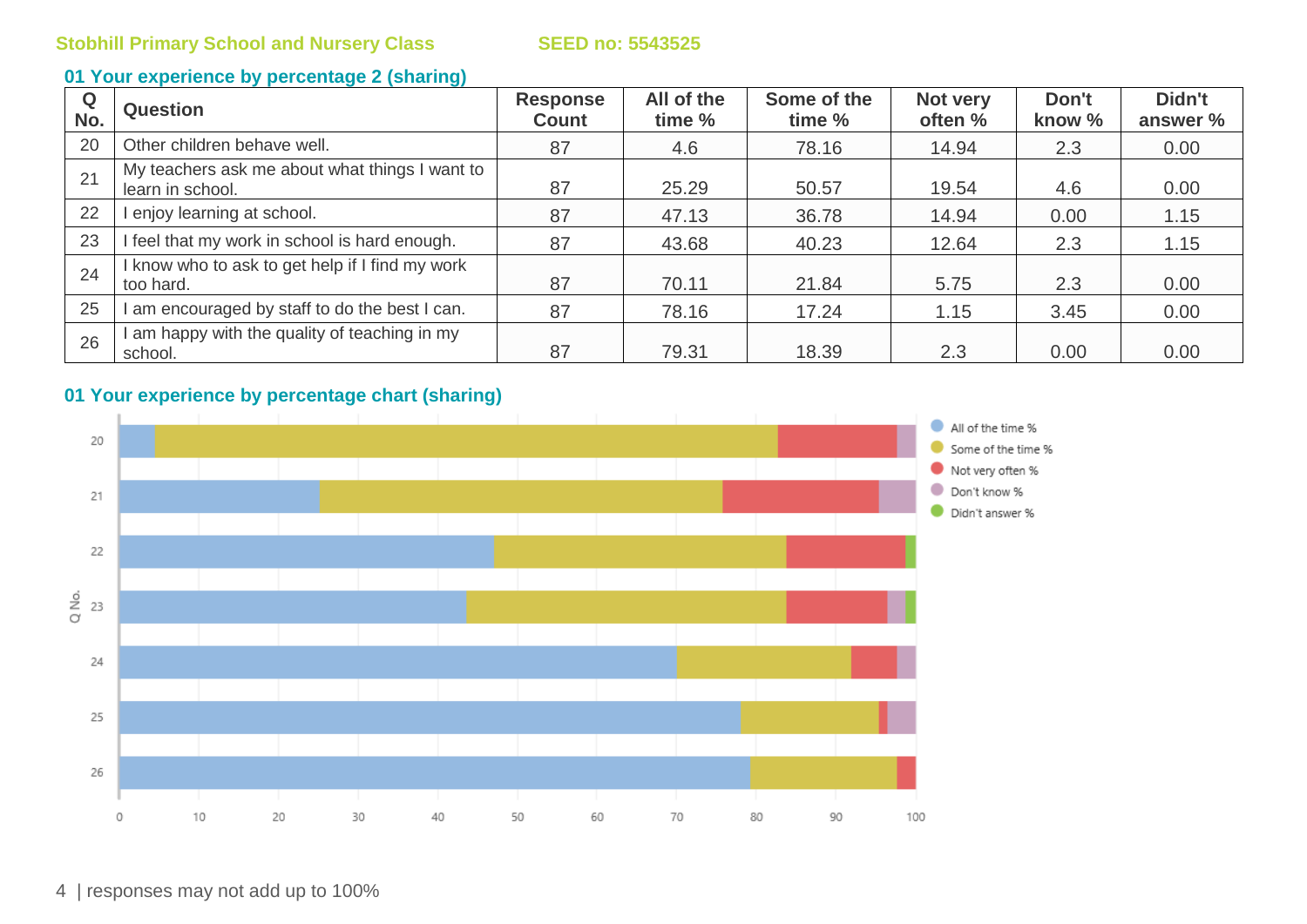## **01 Your experience by percentage (sharing) bullying**

| No.    | <b>Question</b>                           | <b>Response</b><br>Count | Agree  <br>$\frac{0}{0}$               | <b>Disagree</b><br>$\frac{0}{0}$ | <b>Never</b><br>experienced % | Didn't<br>answer % |
|--------|-------------------------------------------|--------------------------|----------------------------------------|----------------------------------|-------------------------------|--------------------|
| $\sim$ | I My school deals well with any bullying. | $\circ$                  | $\sim$ $\sim$<br>$\rightarrow$<br>59., | $+.94$                           | 25.29                         | 0.00               |

## **01 Your experience by percentage chart (sharing) bullying**

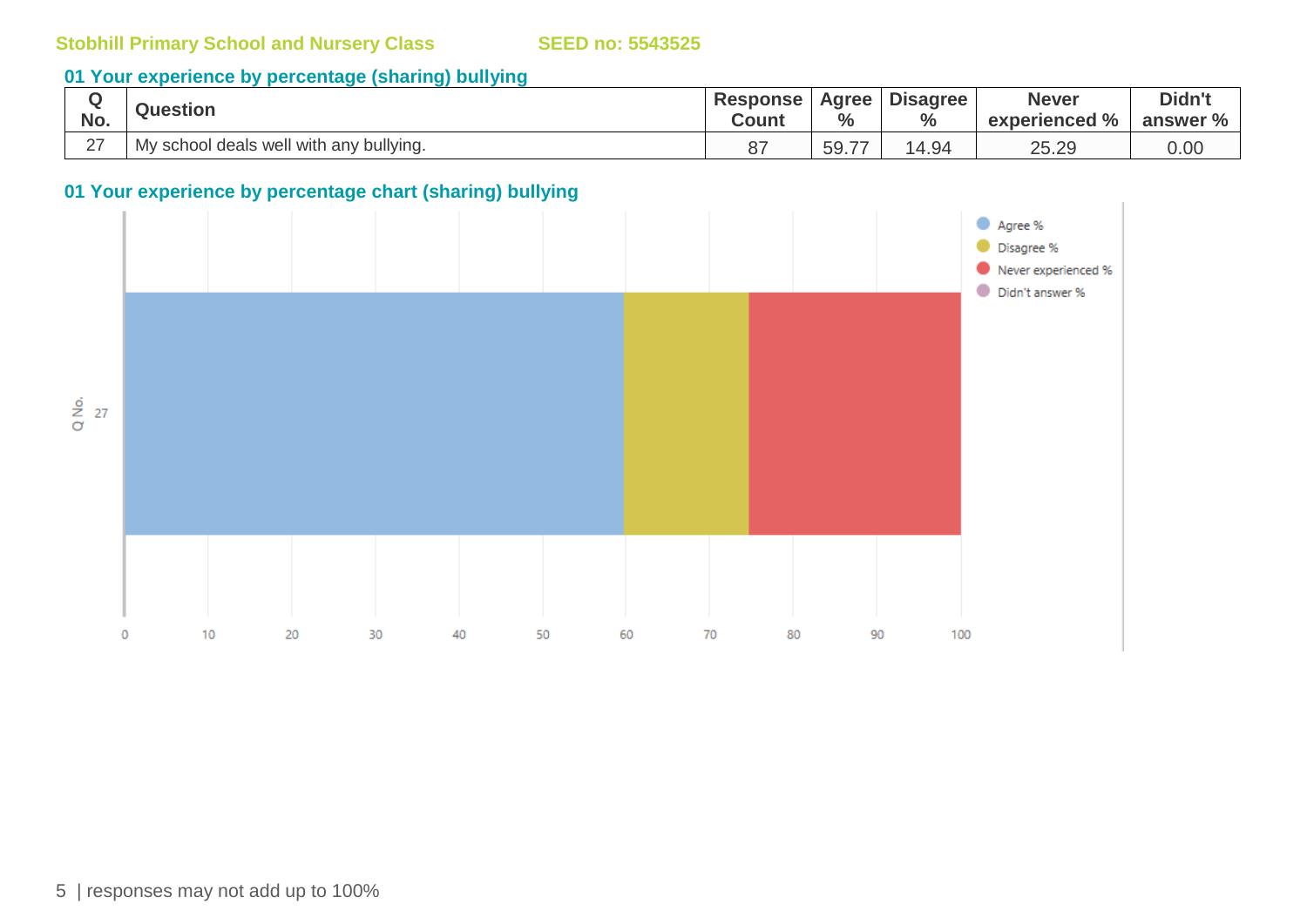#### **01 Your experience by percentage (sharing) moved**

| No. | Question                                                              | Response<br>Count | Agree<br>$\%$ | <b>Disagree</b><br>$\%$ | Haven't moved<br>$\mathbf{0}$ | Didn't<br>answer % |
|-----|-----------------------------------------------------------------------|-------------------|---------------|-------------------------|-------------------------------|--------------------|
| 28  | I was well supported if I moved to a new school within the last year. |                   | $+.94$<br>4   | ے . ب                   | 31.61                         |                    |

### **01 Your experience by percentage chart (sharing) moved**

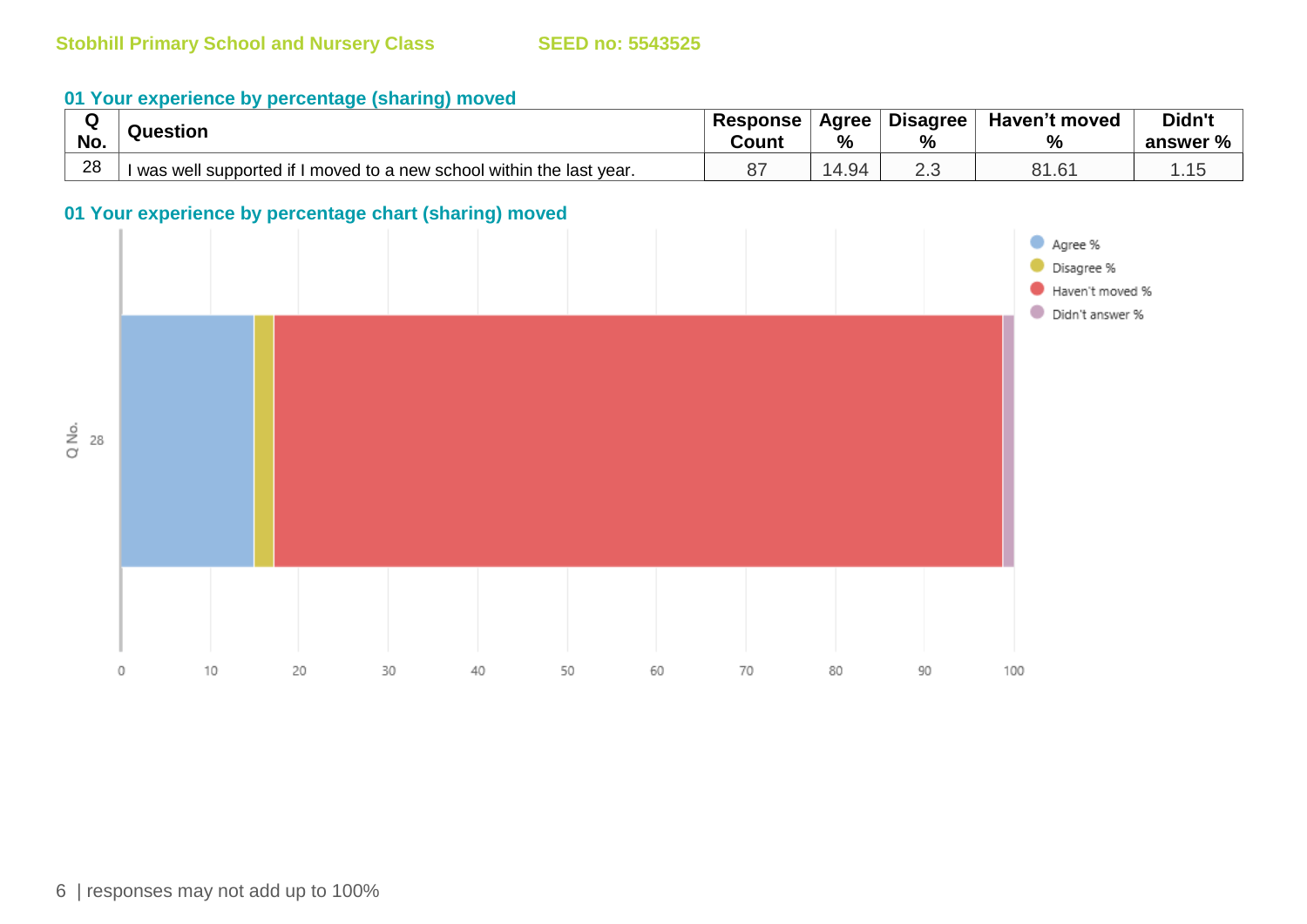# **Questionnaire for parents/carers of children in primary stages (04)**

| Q<br>No.       | Question                                                                                                                                       | <b>Response</b><br><b>Count</b> | <b>Strongly</b><br>agree % | <b>Agree</b><br>$\%$ | <b>Disagree</b><br>$\%$ | <b>Strongly</b><br>disagree<br>$\%$ | Don't<br>know<br>$\%$ | Didn't<br>answer<br>$\frac{9}{6}$ |
|----------------|------------------------------------------------------------------------------------------------------------------------------------------------|---------------------------------|----------------------------|----------------------|-------------------------|-------------------------------------|-----------------------|-----------------------------------|
| $\overline{4}$ | My child likes being at this school.                                                                                                           | 63                              | 65.08                      | 30.16                | 3.17                    | 0.00                                | 1.59                  | 0.00                              |
| 5              | Staff treat my child fairly and with respect.                                                                                                  | 63                              | 61.9                       | 33.33                | 1.59                    | 0.00                                | 1.59                  | 1.59                              |
| 6              | I feel that my child is safe at the school.                                                                                                    | 63                              | 65.08                      | 26.98                | 4.76                    | 3.17                                | 0.00                  | 0.00                              |
| $\overline{7}$ | The school helps my child to feel confident.                                                                                                   | 63                              | 61.9                       | 34.92                | 0.00                    | 0.00                                | 3.17                  | 0.00                              |
| 8              | I feel staff really know my child as an individual.                                                                                            | 63                              | 55.56                      | 38.1                 | 6.35                    | 0.00                                | 0.00                  | 0.00                              |
| 9              | My child finds their learning activities hard enough.                                                                                          | 63                              | 34.92                      | 44.44                | 9.52                    | 3.17                                | 7.94                  | 0.00                              |
| 10             | My child receives the help he/she needs to do well.                                                                                            | 63                              | 53.97                      | 38.1                 | 4.76                    | 0.00                                | 3.17                  | 0.00                              |
| 11             | My child is encouraged by the school to be healthy and take<br>regular exercise.                                                               | 63                              | 58.73                      | 36.51                | 1.59                    | 0.00                                | 3.17                  | 0.00                              |
| 12             | The school supports my child's emotional wellbeing.                                                                                            | 63                              | 58.73                      | 36.51                | 3.17                    | 0.00                                | 1.59                  | 0.00                              |
| 13             | My child is making good progress at the school.                                                                                                | 63                              | 57.14                      | 39.68                | 3.17                    | 0.00                                | 0.00                  | 0.00                              |
| 14             | I receive helpful, regular feedback about how my child is<br>learning and developing e.g. informal feedback, reports and<br>learning profiles. | 63                              | 38.1                       | 55.56                | 6.35                    | 0.00                                | 0.00                  | 0.00                              |
| 15             | The information I receive about how my child is doing reaches<br>me at the right time.                                                         | 63                              | 34.92                      | 55.56                | 7.94                    | 0.00                                | 1.59                  | 0.00                              |
| 16             | I understand how my child's progress is assessed.                                                                                              | 63                              | 38.1                       | 55.56                | 6.35                    | 0.00                                | 0.00                  | 0.00                              |
| 17             | The school gives me advice on how to support my child's<br>learning at home.                                                                   | 63                              | 42.86                      | 47.62                | 7.94                    | 1.59                                | 0.00                  | 0.00                              |
| 18             | The school organises activities where my child and I can learn<br>together.                                                                    | 63                              | 52.38                      | 39.68                | 4.76                    | 1.59                                | 1.59                  | 0.00                              |
| 19             | The school takes my views into account when making changes.                                                                                    | 63                              | 39.68                      | 50.79                | 1.59                    | 1.59                                | 6.35                  | 0.00                              |
| 20             | I feel comfortable approaching the school with questions,<br>suggestions and/or a problem.                                                     | 63                              | 73.02                      | 25.4                 | 0.00                    | 0.00                                | 1.59                  | 0.00                              |
| 21             | I feel encouraged to be involved in the work of the Parent<br>Council and/or parent association.                                               | 63                              | 60.32                      | 33.33                | 3.17                    | 0.00                                | 1.59                  | 1.59                              |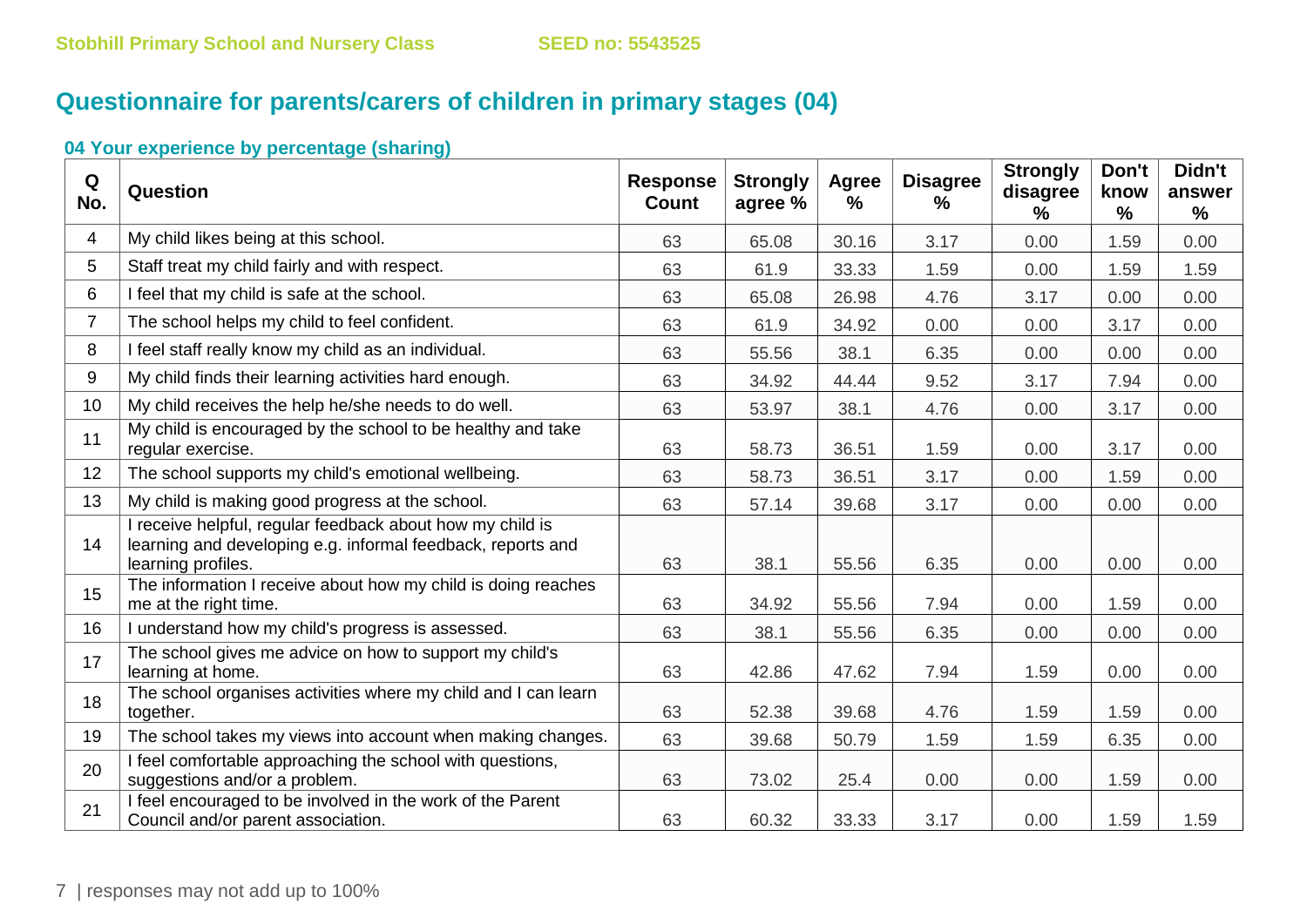| Q<br>No. | <b>Question (cont.)</b>                                                             | Response  <br>Count | <b>Strongly</b><br>agree % | Agree<br>$\%$ | <b>Disagree</b><br>$\%$ | <b>Strongly</b><br>disagree<br>% | Don't<br>know<br>% | Didn't<br>answer<br>% |
|----------|-------------------------------------------------------------------------------------|---------------------|----------------------------|---------------|-------------------------|----------------------------------|--------------------|-----------------------|
| 22       | am kept informed about the work of the Parent Council and/or<br>parent association. | 63                  | 65.08                      | 30.16         | 3.17                    | 0.00                             | .59                | 0.00                  |
| 23       | am satisfied with the quality of teaching in the school.                            | 63                  | 60.32                      | 36.51         | 0.00                    | 0.00                             | 3.17               | 0.00                  |
| 24       | The school is well led and managed.                                                 | 63                  | 68.25                      | 26.98         | 3.17                    | 0.00                             | 0.00               | 1.59                  |
| 25       | The school encourages children to treat others with respect.                        | 63                  | 66.67                      | 30.16         | .59                     | 0.00                             | 1.59               | 0.00                  |
| 26       | would recommend the school to other parents.                                        | 63                  | 65.08                      | 28.57         | 1.59                    | 0.00                             | 4.76               | 0.00                  |
| 27       | Overall, I am satisfied with the school.                                            | 63                  | 65.08                      | 31.75         | .59                     | 0.00                             | .59                | 0.00                  |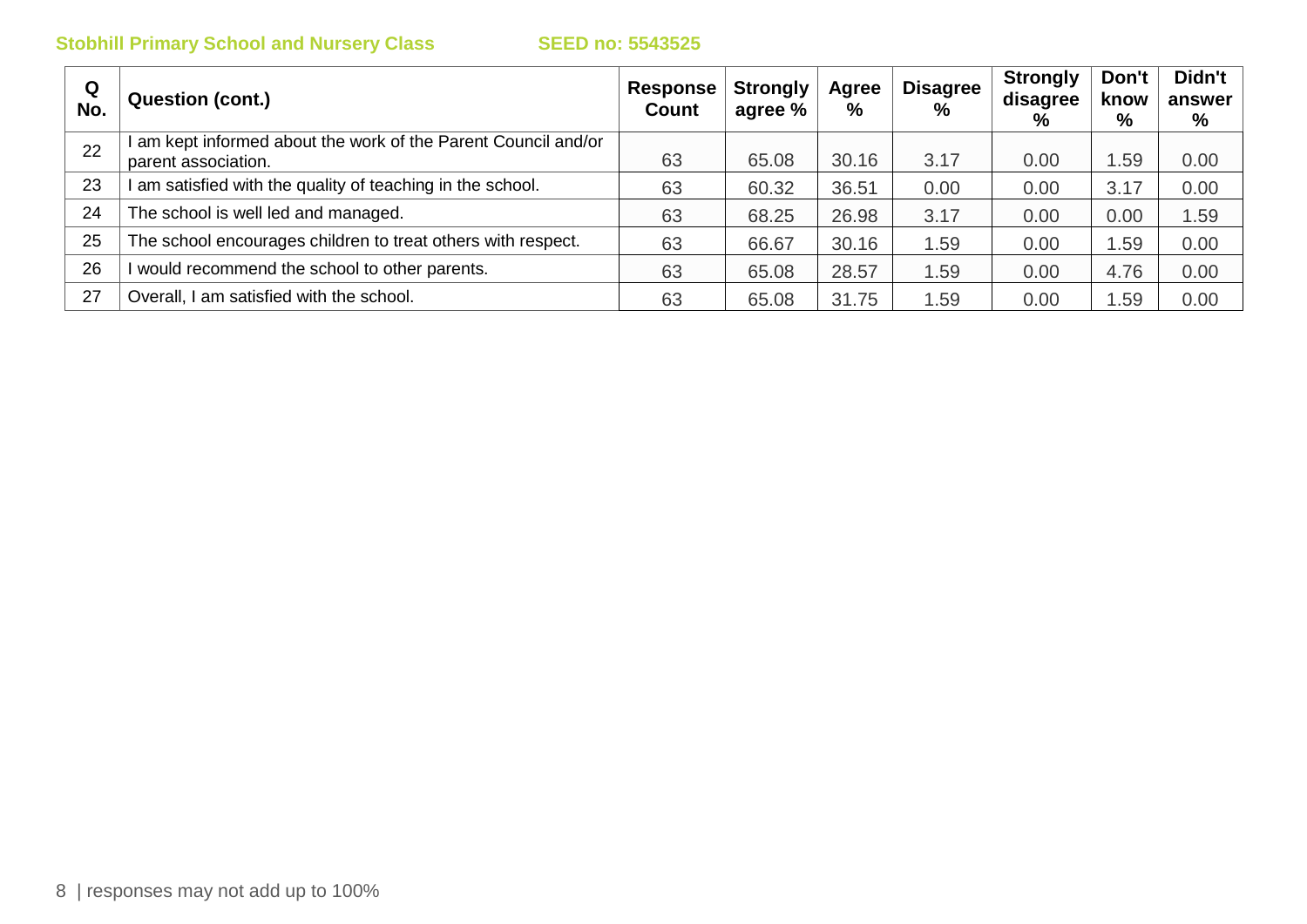**04 Your experience by percentage chart (sharing)**



9 | responses may not add up to 100%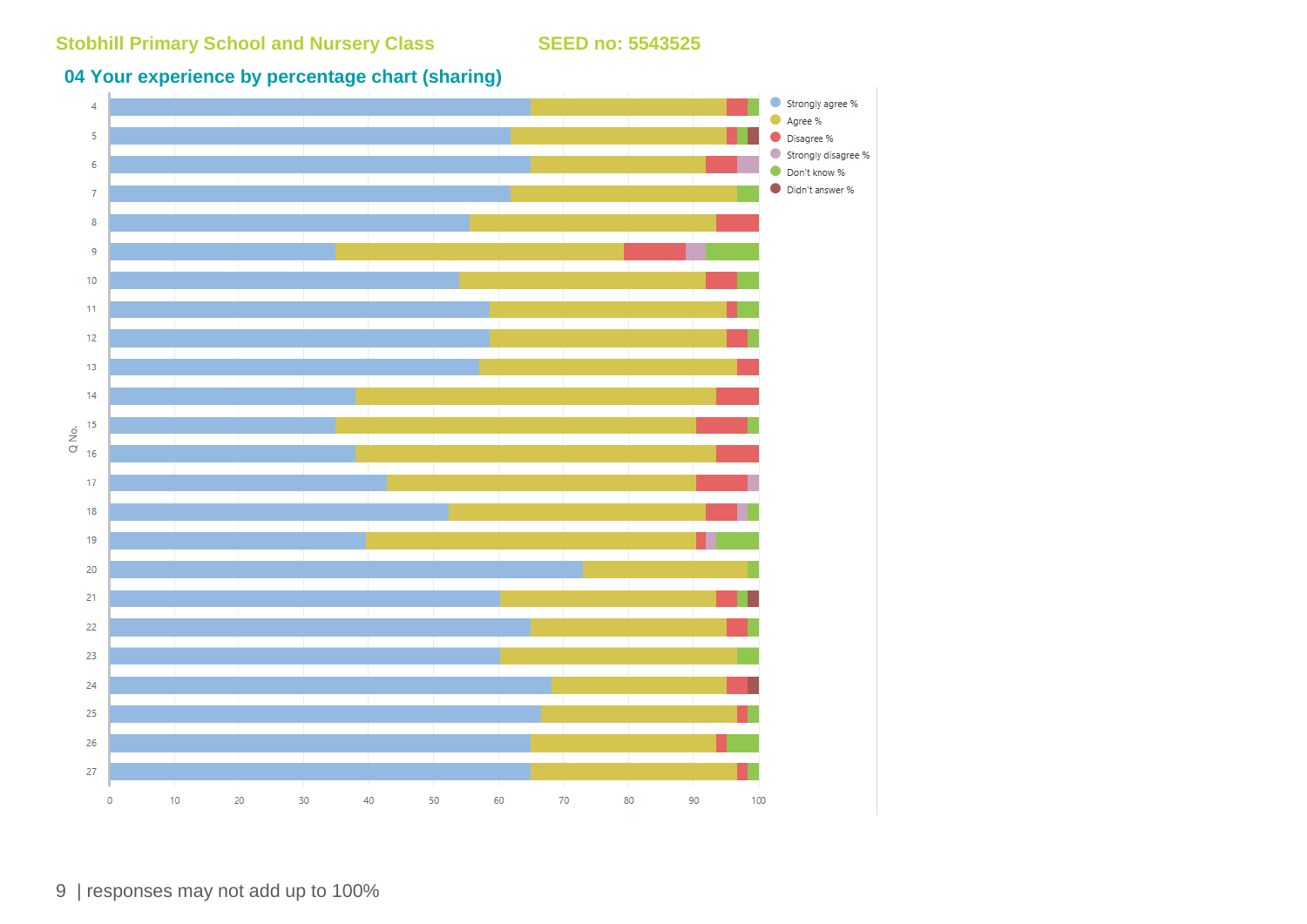## **04 Your experience by percentage (sharing) bullying**

|     | Question                                 | <b>Response</b>                 | <b>Strongly</b> | Agree          | <b>Disagree</b> | <b>Strongly</b> | <b>Never</b>  | Didn't     |
|-----|------------------------------------------|---------------------------------|-----------------|----------------|-----------------|-----------------|---------------|------------|
| No. |                                          | Count                           | agree %         | %              | $\frac{0}{0}$   | disagree %      | experienced % | answer $%$ |
| 28  | The school deals well with any bullying. | $\mathbb{C}^{\mathbb{C}}$<br>υJ | 28.57           | າາ າາ<br>__.__ | ◡. ╷            | ◡. ៲            | 39.68         |            |

## **04 Your experience by percentage chart (sharing) bullying**

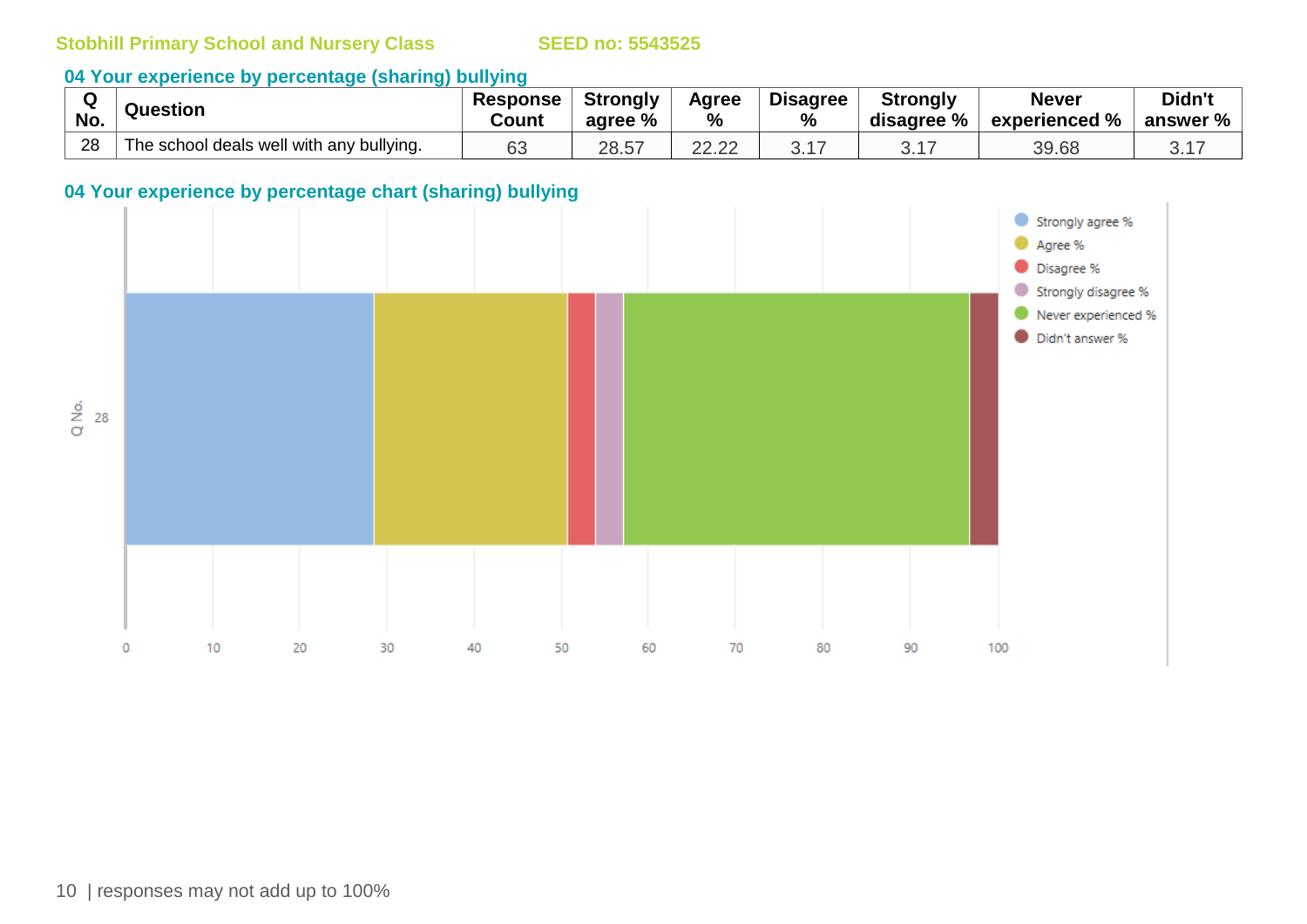## **Questionnaire for partners with the school (06)**

| Q<br>No.       | <b>Question</b>                                                                                                                                                      | <b>Response</b><br><b>Count</b> | <b>Strongly</b><br>agree % | <b>Agree</b><br>$\frac{6}{6}$ | <b>Disagree</b><br>$\frac{0}{0}$ | <b>Strongly</b><br>disagree<br>$\frac{0}{0}$ | Don't<br>know<br>$\frac{0}{0}$ | N/A<br>$\frac{6}{6}$ | Didn't<br>answer<br>$\frac{0}{0}$ |
|----------------|----------------------------------------------------------------------------------------------------------------------------------------------------------------------|---------------------------------|----------------------------|-------------------------------|----------------------------------|----------------------------------------------|--------------------------------|----------------------|-----------------------------------|
| $\overline{3}$ | My service/organisation works in partnership with<br>the school on a regular basis.                                                                                  | 22                              | 59.09                      | 31.82                         | 4.55                             | 0.00                                         | 4.55                           | 0.00                 | 0.00                              |
| $\overline{4}$ | We are aware of the school's procedures for<br>reporting child protection and safeguarding<br>concerns.                                                              | 22                              | 40.91                      | 45.45                         | 0.00                             | 0.00                                         | 4.55                           | 9.09                 | 0.00                              |
| 5              | My service/organisation has a clear understanding<br>of the school's strategies for raising attainment for<br>all.                                                   | 22                              | 27.27                      | 63.64                         | 0.00                             | 0.00                                         | 4.55                           | 4.55                 | 0.00                              |
| 6              | There are effective arrangements in place for<br>jointly planning provision with the school.                                                                         | 22                              | 40.91                      | 40.91                         | 0.00                             | 0.00                                         | 4.55                           | 13.64                | 0.00                              |
| $\overline{7}$ | There are effective arrangements for jointly<br>delivering provision with the school.                                                                                | 22                              | 36.36                      | 50                            | 0.00                             | 0.00                                         | 4.55                           | 9.09                 | 0.00                              |
| 8              | My service/organisation is involved in the school's<br>self-evaluation of our joint work.                                                                            | 22                              | 31.82                      | 45.45                         | 4.55                             | 0.00                                         | 0.00                           | 18.18                | 0.00                              |
| 9              | Roles and responsibilities are clearly defined within<br>the partnership.                                                                                            | 22                              | 45.45                      | 50                            | 0.00                             | 0.00                                         | 4.55                           | 0.00                 | 0.00                              |
| 10             | Effective arrangements are in place to evaluate the<br>impact of our partnership working.                                                                            | 22                              | 45.45                      | 45.45                         | 4.55                             | 0.00                                         | 4.55                           | 0.00                 | 0.00                              |
| 11             | My service/organisation is kept up to date with<br>changes in the school which may affect the<br>services we deliver.                                                | 22                              | 27.27                      | 63.64                         | 0.00                             | 0.00                                         | 4.55                           | 4.55                 | 0.00                              |
| 12             | The school provides my service/organisation with<br>relevant information about the needs of children<br>and young people.                                            | 22                              | 31.82                      | 54.55                         | 0.00                             | 0.00                                         | 4.55                           | 9.09                 | 0.00                              |
| 13             | Arrangements are in place to support my<br>service/organisation to share relevant information<br>about the progress of children and young people<br>with the school. | 22                              | 31.82                      | 50                            | 0.00                             | 0.00                                         | 4.55                           | 13.64                | 0.00                              |
| 14             | The school values the contribution made by my<br>service/organisation.                                                                                               | 22                              | 77.27                      | 13.64                         | 0.00                             | 0.00                                         | 9.09                           | 0.00                 | 0.00                              |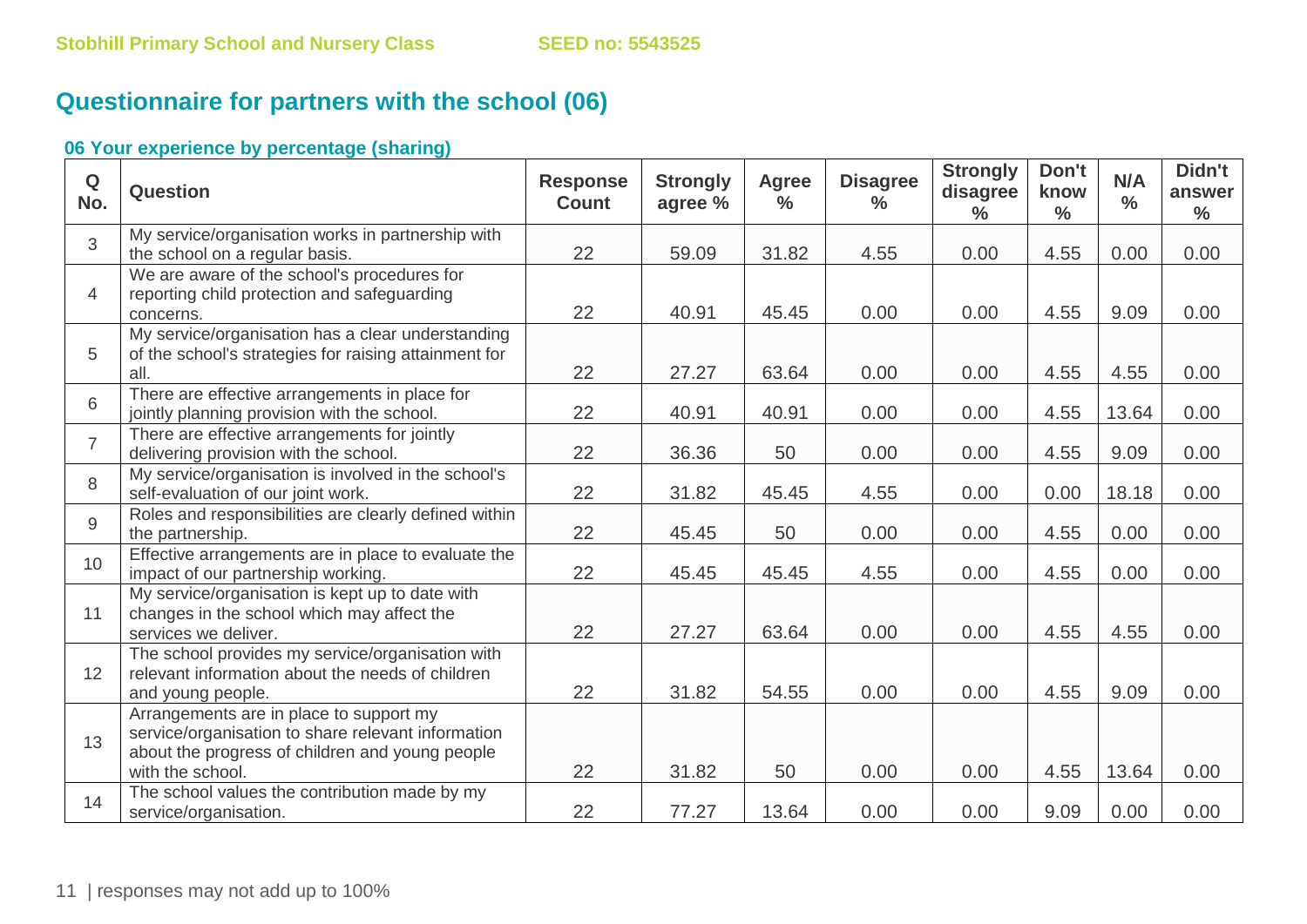| Q<br>No. | <b>Question (cont.)</b>                                                                                                     | <b>Response</b><br><b>Count</b> | <b>Strongly</b><br>agree % | <b>Agree</b><br>$\frac{0}{0}$ | <b>Disagree</b><br>$\frac{0}{0}$ | <b>Strongly</b><br>disagree<br>$\%$ | Don't<br>know<br>$\%$ | N/A<br>$\frac{6}{6}$ | Didn't<br>answer<br>$\%$ |
|----------|-----------------------------------------------------------------------------------------------------------------------------|---------------------------------|----------------------------|-------------------------------|----------------------------------|-------------------------------------|-----------------------|----------------------|--------------------------|
| 15       | The school actively promotes my<br>service/organisation to potential users, as<br>appropriate.                              | 22                              | 50                         | 36.36                         | 0.00                             | 0.00                                | 4.55                  | 9.09                 | 0.00                     |
| 16       | There are opportunities to network, share practice<br>and participate in joint training and development<br>with the school. | 22                              | 36.36                      | 36.36                         | 9.09                             | 0.00                                | 4.55                  | 13.64                | 0.00                     |
| 17       | My service/organisation has a clear understanding<br>of the social, cultural and economic context of the<br>school.         | 22                              | 50                         | 40.91                         | 0.00                             | 0.00                                | 9.09                  | 0.00                 | 0.00                     |
| 18       | Overall, partnership working with the school works<br>well.                                                                 | 22                              | 59.09                      | 36.36                         | 0.00                             | 0.00                                | 4.55                  | 0.00                 | 0.00                     |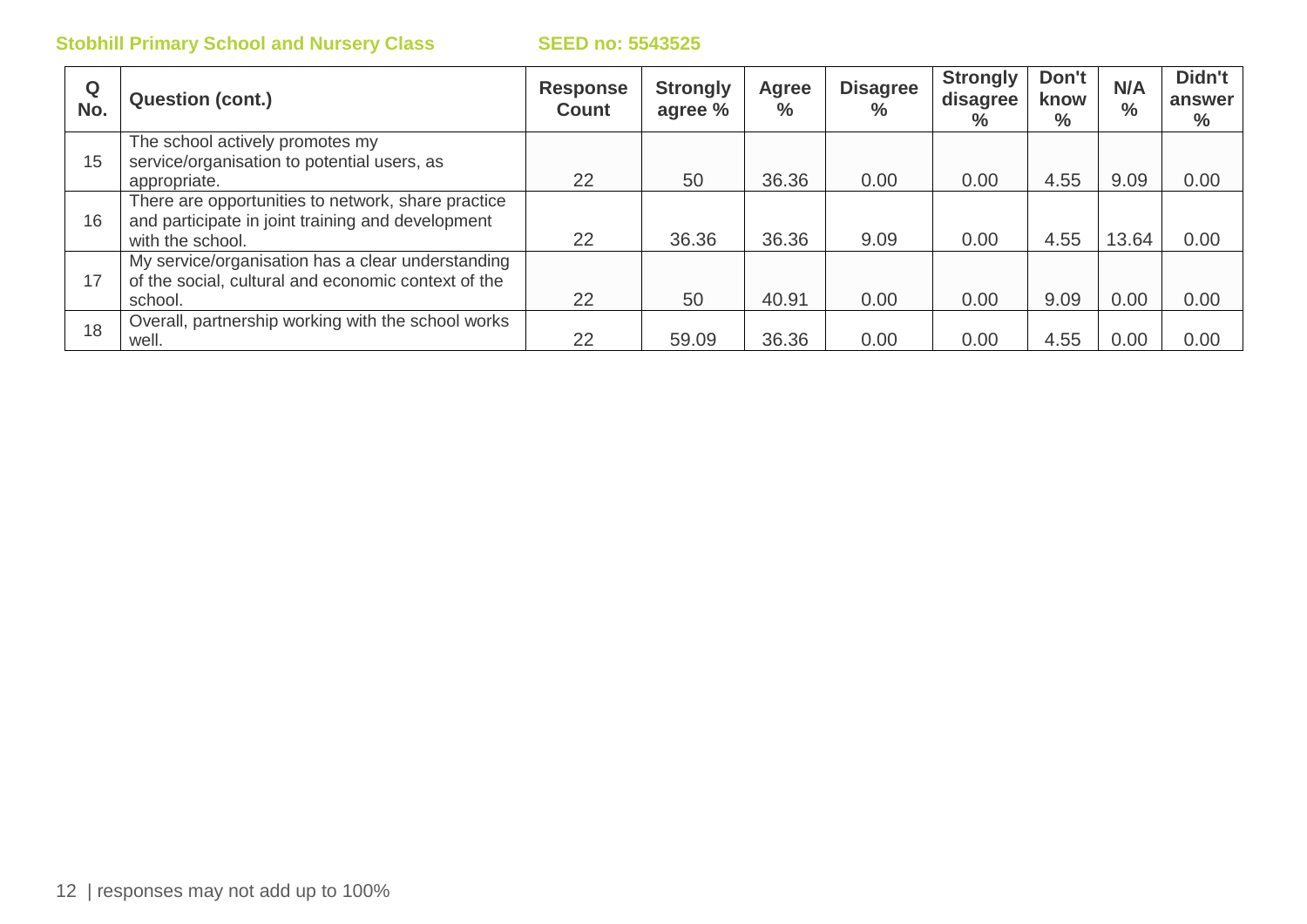## **06 Your experience by percentage chart (sharing)**



13 | responses may not add up to 100%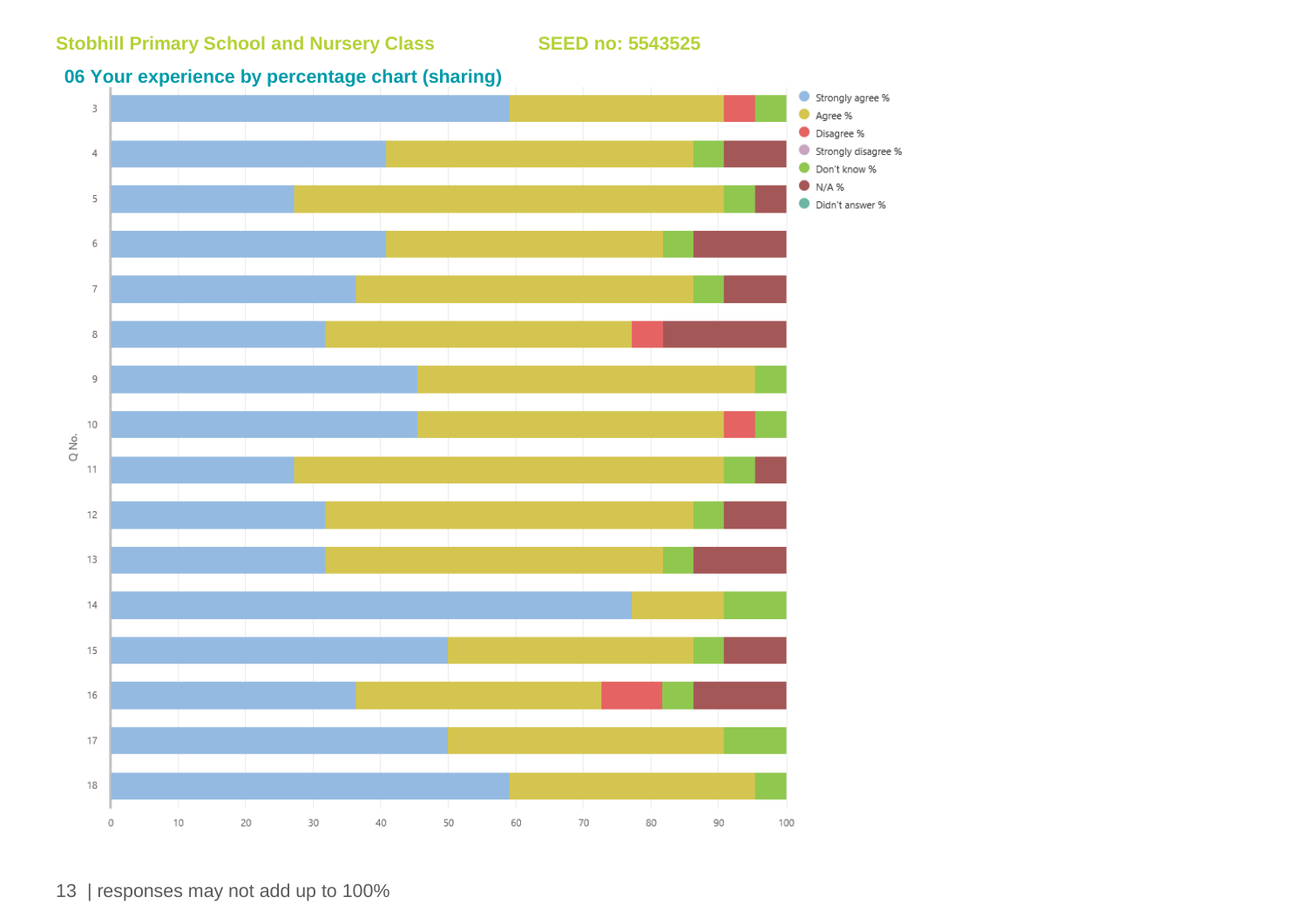# **Questionnaire for school teachers (10)**

| Q<br>No.        | Question                                                                                                                            | <b>Response</b><br>Count | <b>Strongly</b><br>agree % | Agree<br>$\frac{9}{6}$ | <b>Disagree</b><br>℅ | <b>Strongly</b><br>disagree<br>$\frac{0}{0}$ | Don't<br>know<br>% | N/A<br>$\frac{0}{0}$ | Didn't<br>answer<br>% |
|-----------------|-------------------------------------------------------------------------------------------------------------------------------------|--------------------------|----------------------------|------------------------|----------------------|----------------------------------------------|--------------------|----------------------|-----------------------|
| $\overline{2}$  | I find it rewarding to be a member of staff at this<br>school.                                                                      | 10                       | 60                         | 30                     | 0.00                 | 0.00                                         | 10                 | 0.00                 | 0.00                  |
| $\mathbf{3}$    | I feel a valued part of the school's community.                                                                                     | 10                       | 60                         | 30                     | 0.00                 | 0.00                                         | 10                 | 0.00                 | 0.00                  |
| $\overline{4}$  | am encouraged to learn and share practice with<br>colleagues from other schools.                                                    | 10                       | 50                         | 40                     | 0.00                 | 0.00                                         | 10                 | 0.00                 | 0.00                  |
| 5               | I am given the opportunity to learn and share practice<br>with colleagues from other schools.                                       | 10                       | 40                         | 40                     | 0.00                 | 0.00                                         | 20                 | 0.00                 | 0.00                  |
| 6               | I have a clear understanding of the social, cultural and<br>economic context of the school.                                         | 10                       | 80                         | 10                     | 0.00                 | 0.00                                         | 10                 | 0.00                 | 0.00                  |
| $\overline{7}$  | I feel appropriately supported by the school to<br>undertake my role.                                                               | 10                       | 60                         | 30                     | 0.00                 | 0.00                                         | 10                 | 0.00                 | 0.00                  |
| 8               | am supported to engage in professional learning.                                                                                    | 10                       | 70                         | 20                     | 0.00                 | 0.00                                         | 10                 | 0.00                 | 0.00                  |
| 9               | My professional learning enables me to reflect on and<br>improve my practice.                                                       | 10                       | 70                         | 20                     | 0.00                 | 0.00                                         | 10                 | 0.00                 | 0.00                  |
| 10 <sup>1</sup> | I have regular opportunities to undertake leadership<br>roles.                                                                      | 10                       | 50                         | 40                     | 0.00                 | 0.00                                         | 10                 | 0.00                 | 0.00                  |
| 11              | I have opportunities to be involved in agreeing<br>priorities for the school.                                                       | 10                       | 50                         | 40                     | 0.00                 | 0.00                                         | 10                 | 0.00                 | 0.00                  |
| 12              | I am actively involved in the school's ongoing self-<br>evaluation.                                                                 | 10                       | 10                         | 80                     | 0.00                 | 0.00                                         | 10                 | 0.00                 | 0.00                  |
| 13              | GTCS standards are used to support professional<br>dialogue.                                                                        | 10                       | 40                         | 50                     | 0.00                 | 0.00                                         | 10                 | 0.00                 | 0.00                  |
| 14              | I use information, including data, effectively to identify<br>and reduce inequalities in children's and young<br>people's outcomes. | 10                       | 70                         | 20                     | 0.00                 | 0.00                                         | 10                 | 0.00                 | 0.00                  |
| 15              | I understand how to apply the school's procedures<br>relating to child protection and safeguarding.                                 | 10                       | 70                         | 20                     | 0.00                 | 0.00                                         | 10                 | 0.00                 | 0.00                  |
| 16              | The school's vision and values underpins my work.                                                                                   | 10                       | 60                         | 30                     | 0.00                 | 0.00                                         | 10                 | 0.00                 | 0.00                  |
| 17              | Staff treat all children and young people fairly and with<br>respect.                                                               | 10                       | 60                         | 30                     | 0.00                 | 0.00                                         | 10                 | 0.00                 | 0.00                  |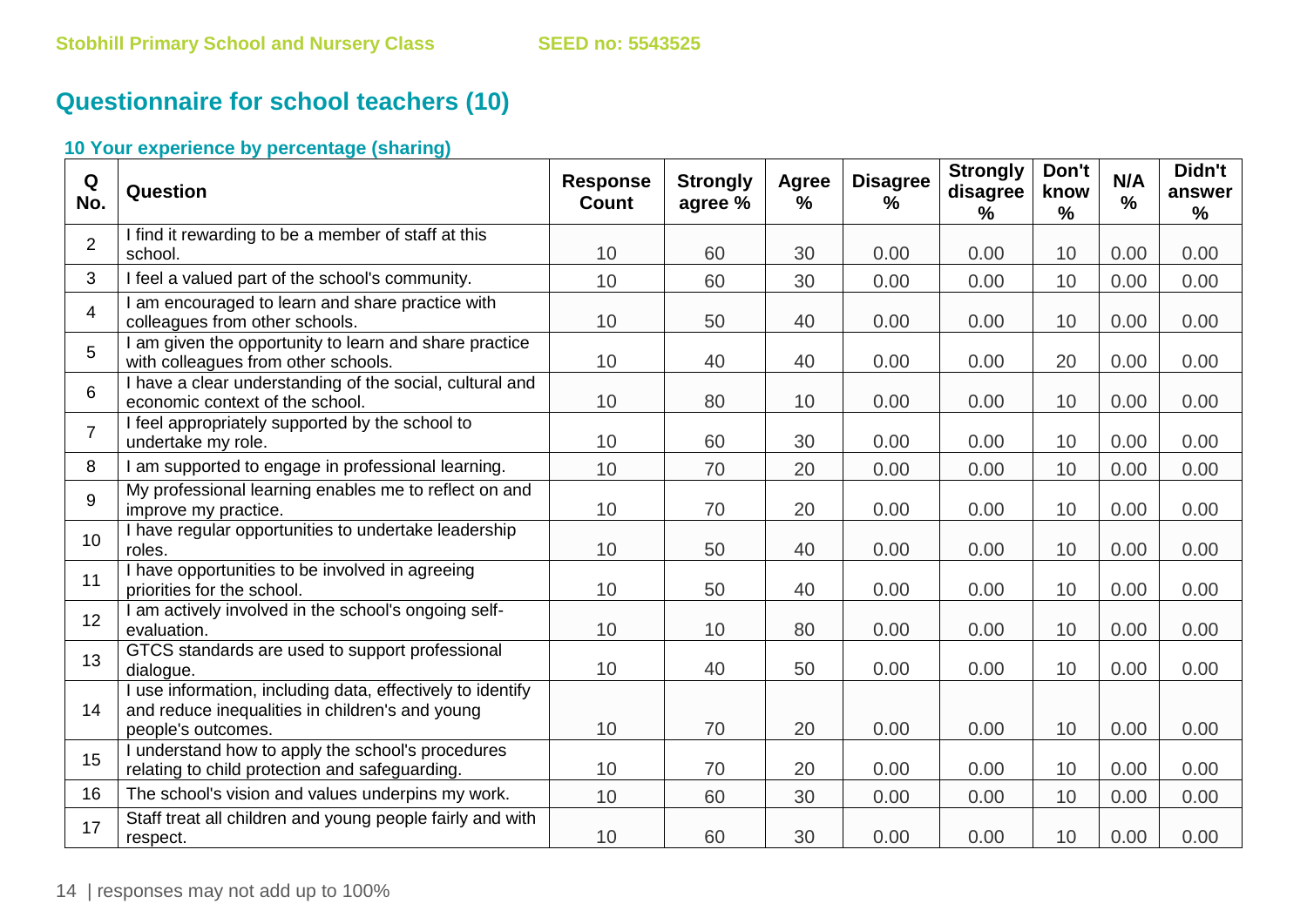| Q<br>No. | <b>Question (cont.)</b>                                                                                                                           | <b>Response</b><br><b>Count</b> | <b>Strongly</b><br>agree % | Agree<br>$\%$ | <b>Disagree</b><br>$\frac{9}{6}$ | <b>Strongly</b><br>disagree<br>$\frac{0}{0}$ | Don't<br>know<br>% | N/A<br>$\frac{0}{0}$ | Didn't<br>answer<br>$\frac{9}{6}$ |
|----------|---------------------------------------------------------------------------------------------------------------------------------------------------|---------------------------------|----------------------------|---------------|----------------------------------|----------------------------------------------|--------------------|----------------------|-----------------------------------|
| 18       | Colleagues treat each other with respect.                                                                                                         | 10                              | 20                         | 70            | 0.00                             | 0.00                                         | 10                 | 0.00                 | 0.00                              |
| 19       | Children and young people are encouraged and<br>supported to treat others with respect.                                                           | 10                              | 70                         | 20            | 0.00                             | 0.00                                         | 10                 | 0.00                 | 0.00                              |
| 20       | Children and young people are well behaved.                                                                                                       | 10                              | 10                         | 70            | 10                               | 0.00                                         | 10                 | 0.00                 | 0.00                              |
| 21       | The school deals effectively with any bullying.                                                                                                   | 10                              | 50                         | 40            | 0.00                             | 0.00                                         | 10                 | 0.00                 | 0.00                              |
| 22       | I am provided with feedback when I report an incident.                                                                                            | 10                              | 70                         | 20            | 0.00                             | 0.00                                         | 10                 | 0.00                 | 0.00                              |
| 23       | Staff at all levels within the school communicate<br>effectively with each other.                                                                 | 10                              | 40                         | 50            | 0.00                             | 0.00                                         | 10                 | 0.00                 | 0.00                              |
| 24       | The school's arrangements for engaging parents in<br>their child's learning are effective.                                                        | 10                              | 40                         | 50            | 0.00                             | 0.00                                         | 10                 | 0.00                 | 0.00                              |
| 25       | The school is well led and managed.                                                                                                               | 10                              | 80                         | 10            | 0.00                             | 0.00                                         | 10                 | 0.00                 | 0.00                              |
| 26       | Collaborative working across the school is effective in<br>taking forward improvement.                                                            | 10                              | 40                         | 50            | 0.00                             | 0.00                                         | 10                 | 0.00                 | 0.00                              |
| 27       | Children and young people are engaged in their<br>learning.                                                                                       | 10                              | 60                         | 30            | 0.00                             | 0.00                                         | 10                 | 0.00                 | 0.00                              |
| 28       | give children and young people regular feedback<br>which helps them to progress.                                                                  | 10                              | 70                         | 20            | 0.00                             | 0.00                                         | 10                 | 0.00                 | 0.00                              |
| 29       | Children and young people are provided with<br>experiences which meet their learning needs.                                                       | 10                              | 30                         | 60            | 0.00                             | 0.00                                         | 10                 | 0.00                 | 0.00                              |
| 30       | Children and young people are involved in talking<br>about and planning their learning.                                                           | 10                              | 30                         | 60            | 0.00                             | 0.00                                         | 10                 | 0.00                 | 0.00                              |
| 31       | Children and young people are involved in setting their<br>learning targets.                                                                      | 10                              | 10                         | 80            | 0.00                             | 0.00                                         | 10                 | 0.00                 | 0.00                              |
| 32       | Children and young people have the opportunity to<br>lead their learning.                                                                         | 10                              | 50                         | 40            | 0.00                             | 0.00                                         | 10                 | 0.00                 | 0.00                              |
| 33       | I receive appropriate support for planning, preparation<br>and assessment.                                                                        | 10                              | 40                         | 50            | 0.00                             | 0.00                                         | 10                 | 0.00                 | 0.00                              |
| 34       | The school has effective strategies to support children<br>and young people with their learning, including those<br>requiring additional support. | 10                              | 50                         | 40            | 0.00                             | 0.00                                         | 10                 | 0.00                 | 0.00                              |
| 35       | Staff have a shared understanding of their<br>'responsibility of all' in literacy and numeracy and<br>health and wellbeing.                       | 10                              | 20                         | 70            | 0.00                             | 0.00                                         | 10                 | 0.00                 | 0.00                              |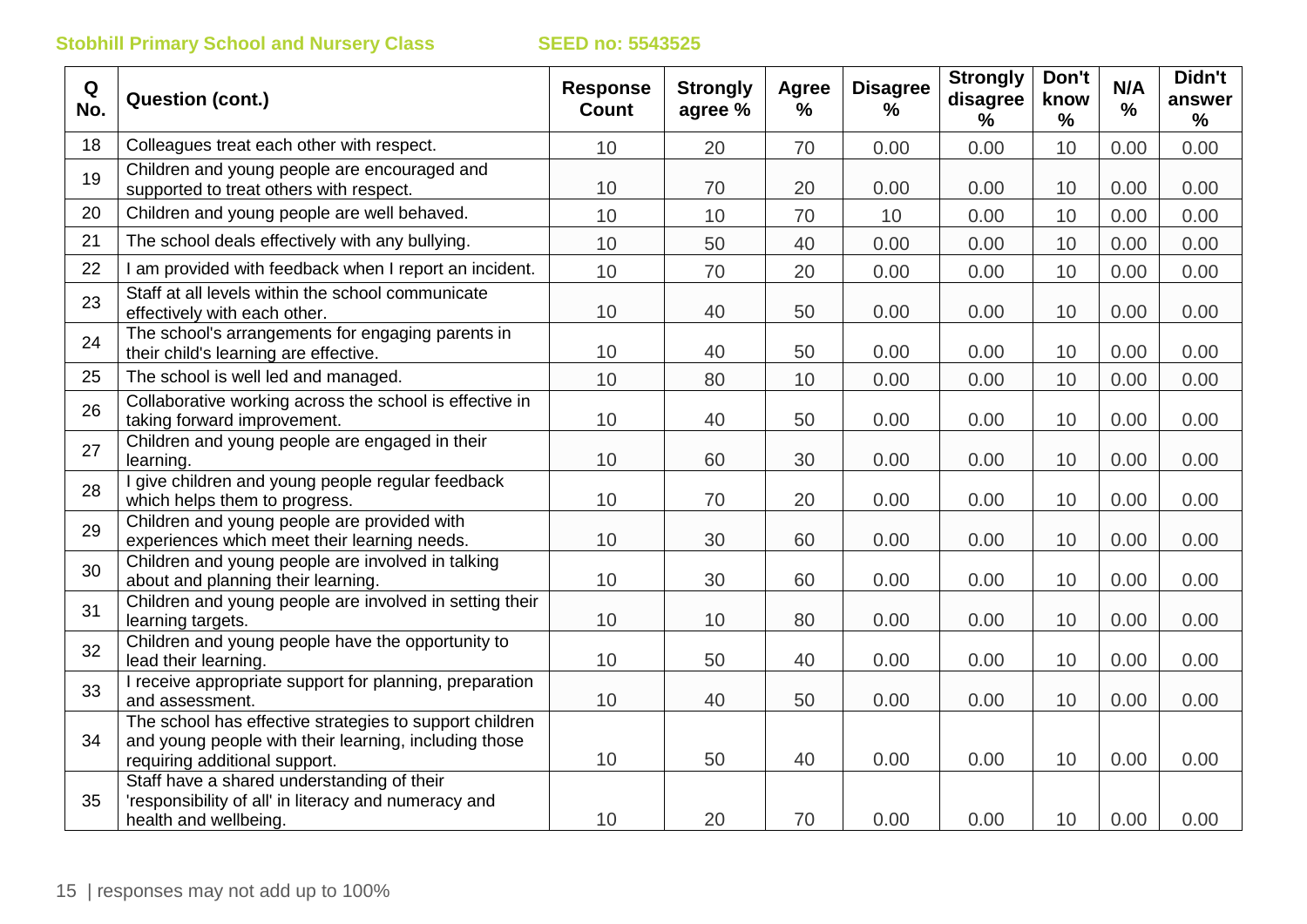| Q<br>No. | <b>Question (cont.)</b>                             | <b>Response</b><br><b>Count</b> | <b>Strongly</b><br>agree % | Agree<br>$\frac{0}{0}$ | <b>Disagree</b><br>% | <b>Strongly</b><br>disagree<br>% | Don't<br>know<br>% | N/A<br>$\frac{9}{6}$ | Didn't<br>answer<br>% |
|----------|-----------------------------------------------------|---------------------------------|----------------------------|------------------------|----------------------|----------------------------------|--------------------|----------------------|-----------------------|
| 36       | Moderation activities are helping me to make sound  |                                 |                            |                        |                      |                                  |                    |                      |                       |
|          | professional judgements.                            | 10                              | 10                         | 70                     | 0.00                 | 0.00                             | 20                 | 0.00                 | 0.00                  |
|          | have regular opportunities to help shape the        |                                 |                            |                        |                      |                                  |                    |                      |                       |
| 37       | curriculum through discussions with colleagues.     |                                 |                            |                        |                      |                                  |                    |                      |                       |
|          | parents and partners.                               | 10                              | 20                         | 70                     | 0.00                 | 0.00                             | 10                 | 0.00                 | 0.00                  |
| 38       | am aware of and involved in the school's strategies |                                 |                            |                        |                      |                                  |                    |                      |                       |
|          | for raising attainment for all.                     | 10                              | 60                         | 30                     | 0.00                 | 0.00                             | 10                 | 0.00                 | 0.00                  |